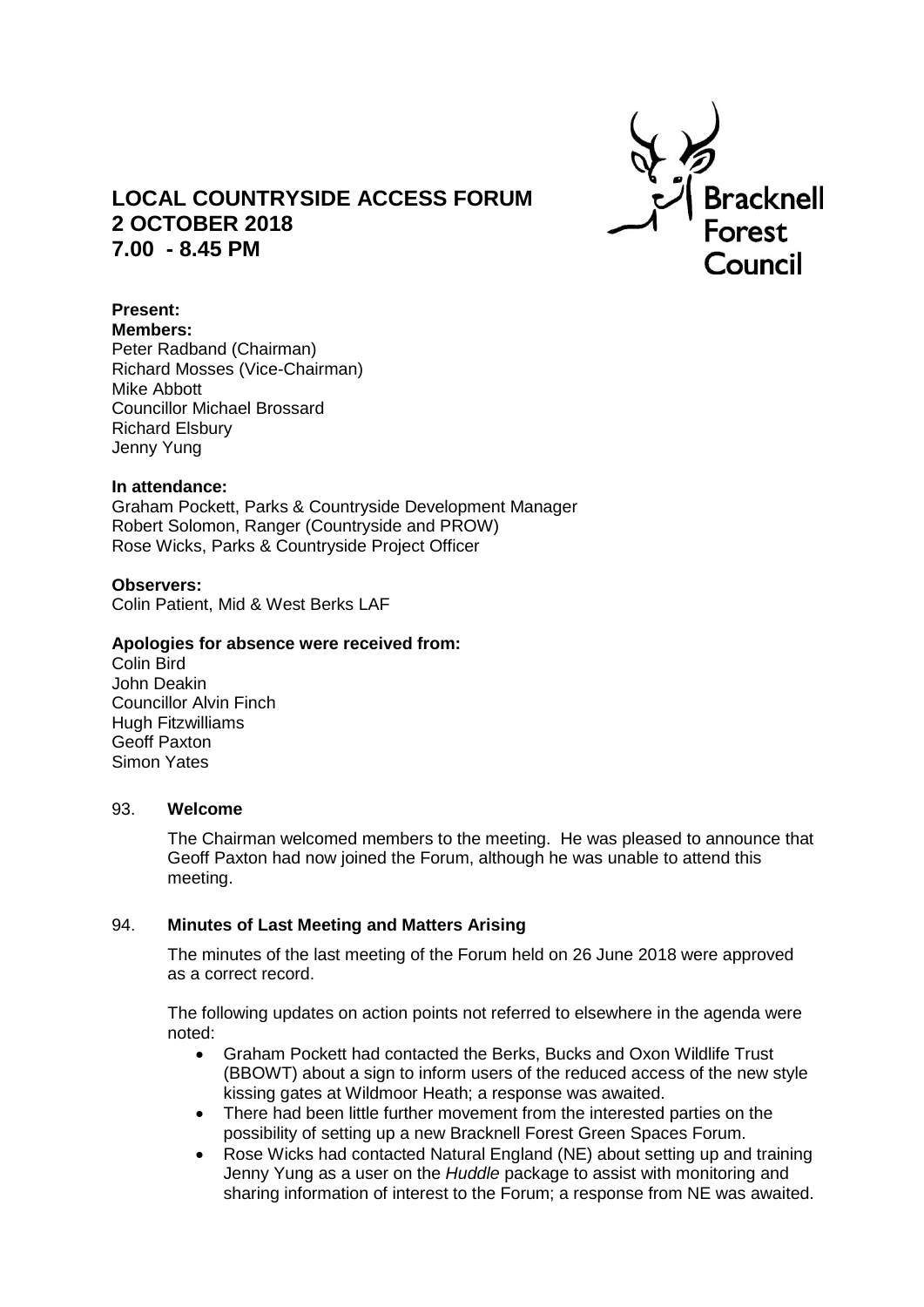An update on the Infrastructure Delivery Plan (IDP) would be made to the next meeting, with particular reference as to how potential improvement schemes (such as an upgrade to the bridge for the Three Castles footpath) can be identified, programmed and funded.

# 95. **ROWIP2**

The Forum noted that the Rights of Way Improvement Plan 2 (ROWIP2) had now been published and made available in hard copy and online. Initial publicity had been by way of a press release and promotion at an outdoor cinema event during the summer. Further publicity would be arranged through an article in the next edition of Town and Country, with copies of the Plan to be circulated to Natural England, neighbouring authorities and LAFs. A great deal of work and activity had been put into producing ROWIP2 and co-ordinating the work to begin delivering the actions set out.

Graham Pockett and Rose Wicks gave a presentation of ROWIP2, centred on the main policies put forward in the document, with some examples of how these would be implemented.

## **Policy 1 Rights of Way for all**

Work was progressing with the help of the voluntary wardens to identify and map stiles and gates across the rights of way network, with a view to identifying those causing a hindrance to access, in need of improvement or removal if no longer required. An example was given of a footpath in Warfield which could be rated as having only moderate access owing to the three kissing gates on its length. Modification of stiles or gates on some paths was more complicated where agreement with multiple landowners was required. Binfield Parish had expressed interest in an audit of its RoW as well as paths across its open spaces being carried out.

Mapping work had been completed for three Parishes in the Borough. This now needed to be continued, for priorities to be set for where improvements were required and for more information on paths and routes to be uploaded to the website.

#### **Policy 2 Fulfil legal duties**

This entailed, for instance, responding to issues or faults reported. A case in point was the Sandhurst 13 path (Calvert Walk) where tree roots had caused an uneven surface in the path. A solution had been proposed which would involve raising the level of the tarmac surface. Members also discussed if this urban footpath should be turned into a cycleway, as it provided a valuable link to Uplands Primary School. It was decided that the works to resurface the affected section of the footpath should be implemented, as it would take time to explore and implement the cycleway option.

Other actions concerned the processing of Temporary Traffic Regulation Orders (TTROs), for instance an Order to close Avery Lane had taken effect on 3 September 2018. This was to enable the continuation of work on the Redrow development at Newell Green. When the RoW re-opened it would be provided with a horse crossing and segregated cycle/pedestrian routes and include effective measures to prevent use by motorised vehicles. Notices were being prepared for the temporary closure of Warfield 17 (Pendry's Lane) and the alternative route to be provided. The contractor would be required to take measures to ensure tree roots weren't significantly damaged during the works, and to restore the route following completion of the works. This included, providing a surface that followed guidance by the British Horse Society and re-instating the gulley at the side.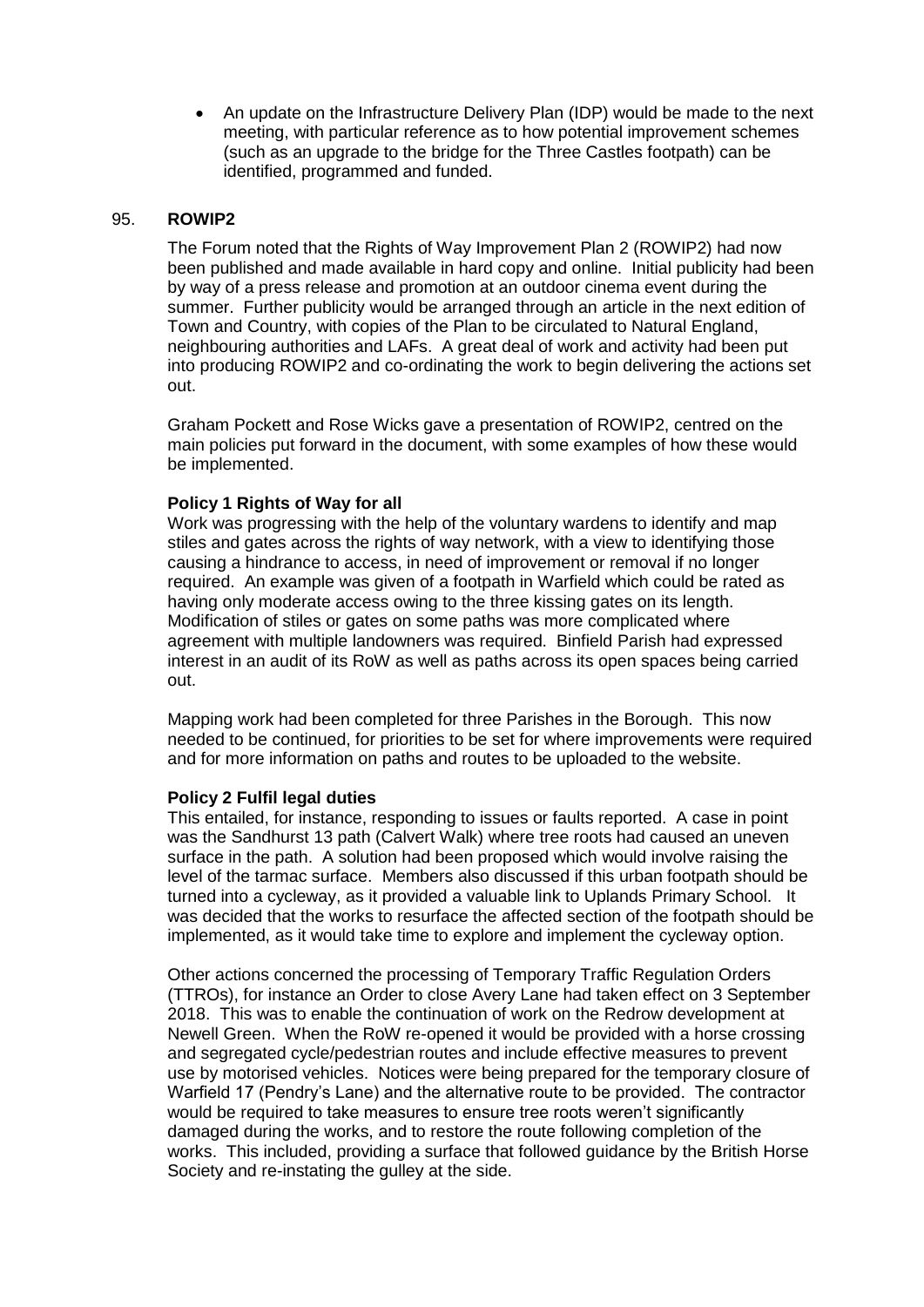## **Policy 3 Routes and links**

Work on the design of a new logo for LCAF was being finalised and it was hoped to share the design with Forum members shortly. The logo would initially be used for the LCAF letterhead and then for publicity leaflets and other documentation.

Action under the heading of new routes or improvement to existing routes included the proposal put to Thames Water regarding a permissive path between Cabbage Hill and Hazelwood Lane (to avoid the need to walk the busy Forest Road). It was hoped that further approaches would bring about this improvement.

## **Policy 4 Information and marketing**

The Forum noted some of the information and publicity undertaken:

- Pre-roll video before an outdoor cinema event, which advertised LCAF membership, publication of ROWIP2 and the 100km of traffic-free cycle routes in the Borough.
- Public Health publicity about the benefits of walking/exercise, through Selfcare Week and other media.
- Website information on rights of way updated to make it more accessible to the public.

Reference was made to the action to review and update the three Accessible Rural Route Guides (Jock's Lane and The Cut, Larks Hill and West End, Frost's Folly and Warfield Church), each of which had been rendered out of date by recent development and other changes. It was proposed to remove the guides from the website with a view to replacement with a series of new leaflets with suggested walks across the Borough. Robert Solomon volunteered to lead an LCAF working group to assist in the development of a number of suitable routes, which could be graded with a difficulty rating. A review of intermediate routes on the website was also necessary, and the information coming through from the mapping of gates, stiles etc could inform the process. It was proposed to circulate an email to members following the meeting outlining ways to volunteer assistance.

## **(Action: Rose Wicks, Robert Solomon All – to consider volunteering)**

#### **Policy 5 Responsible use**

This included working with the Thames Basin Heaths Partnership to encourage responsible use of the PRoW in the Special Protection Area, particularly during the nesting season (especially important for the 3 protected species - Dartford warbler, nightjar and woodlark). It was suggested that the Warden be invited to come to speak at the next LCAF meeting (or if not available provide an update for members).

#### **(Action: Rose Wicks)**

#### **Policy 6 Preserve Rural Character**

This was about trying to preserve the nature and appearance of ancient paths and byways in the context of surrounding new development and other recent changes. This would include the preservation of surfaces and hedgerows alongside RoW, for example the proposals for Avery Lane at Newell Green.

#### **Policy 7 Sustainable benefits**

The importance of this policy was supported by statistics from a recent report from Monitor on Engagement with the Natural Environment (MENE). This showed increasing numbers of people are choosing to visit the natural environment, are doing so more regularly, and that the most frequent visitors are from the  $16 - 24$  year old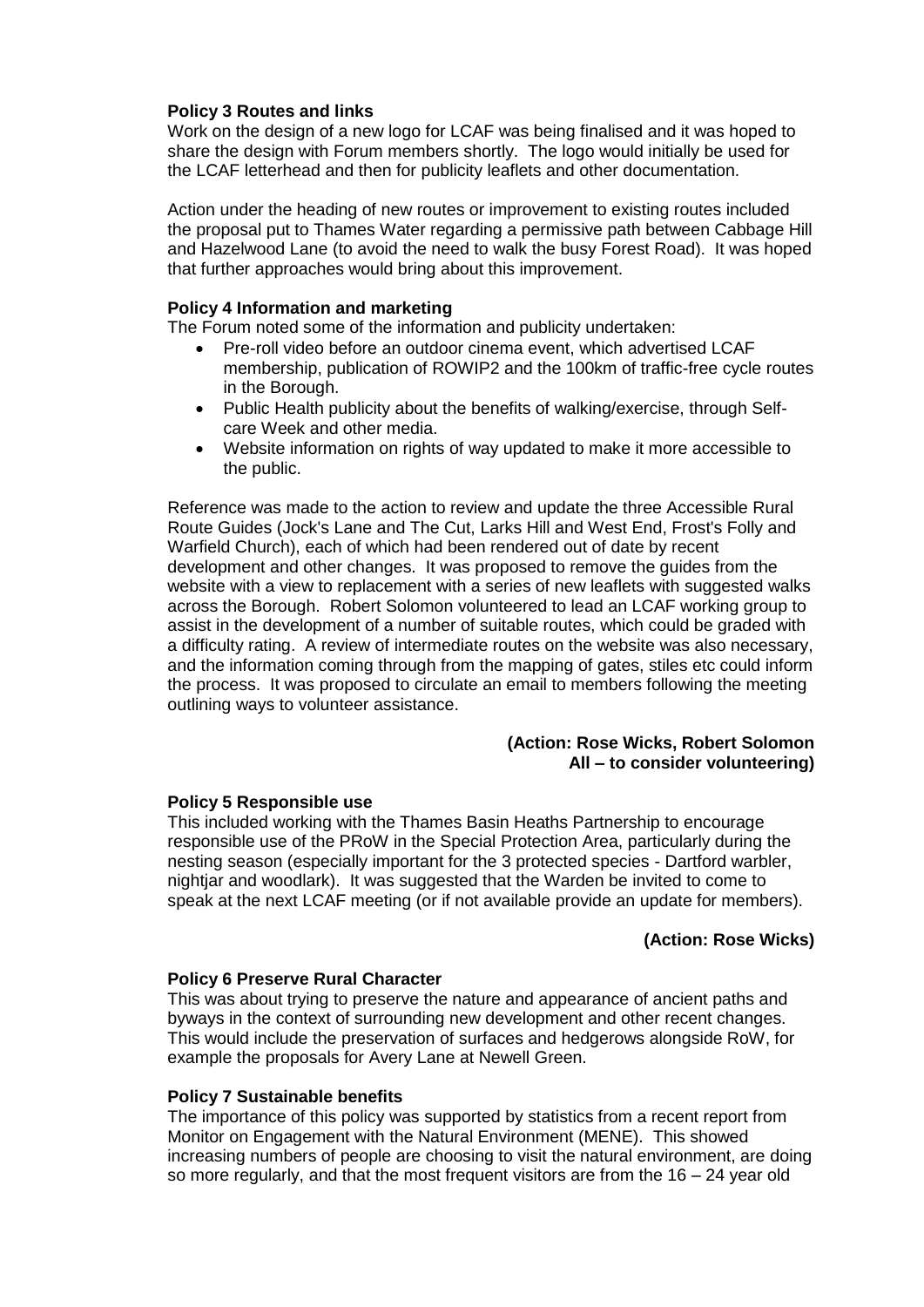age group. Also, the Council's website received a very high number of hits on its cycling pages.

With health and exercise being the main motivation, this emphasised the importance of working with Public Health; a link to the relevant Public Health website pages would be included in the minutes when circulated. <http://health.bracknell-forest.gov.uk/get-active/>

# **(Action: Rose Wicks)**

### **Policy 8 Working in partnership**

Members were informed of the dates of meetings of neighbouring LAFs which were open to anyone to attend. Interested members were asked to contact Rose Wicks.

#### **Policy 9 Raise strategic profile**

This included such matters as the new logo design and the recruitment of new members to LCAF.

## 96. **PROW and Local Developments**

Graham Pockett gave an update on the provision of new Suitable Alternative Natural Greenspaces (SANGs) in Warfield, showing detailed plans of each location:

- Frost Folly SANG was now open and comprised an area of about 12ha, which would extend to a total of 25ha when the adjoining Wellers Lane section was added. New ponds were to be included in this area.
- A site at Moss End Farm was being prepared, which would be the largest of the new SANGs at 25ha, and would have a number of access points including one from the garden centre.
- A site at Windmill Farm would provide a SANG of approximately 12ha.

These were all third party private SANGs, would provide the minimum 2.3km walk within their boundaries and would be connected the RoW network. Future management measures may include grazing on some of the sites.

#### 97. **Reports from Meetings and Site Visits**

Reference was made to the recent walk led by Richard Mosses, commencing from the Binfield car park, proceeding around the Amen Corner north site and returning via Beehive Lane. This had been much appreciated by those attending. It was suggested that another walk for members be planned for late spring 2019.

Peter Radband reported on the visits to Wellington College (a second date was added to accommodate some members) which had been most interesting and informative. A further visit was suggested during May 2019.

Graham Pockett was looking into the possibility of a visit to the TRL site in order that members could view it during the construction phase and see at first hand the issues faced. It would need to be a day time visit if held during the winter months, which was acceptable to members if adequate notice of the date was given.

#### **(Action: Graham Pockett)**